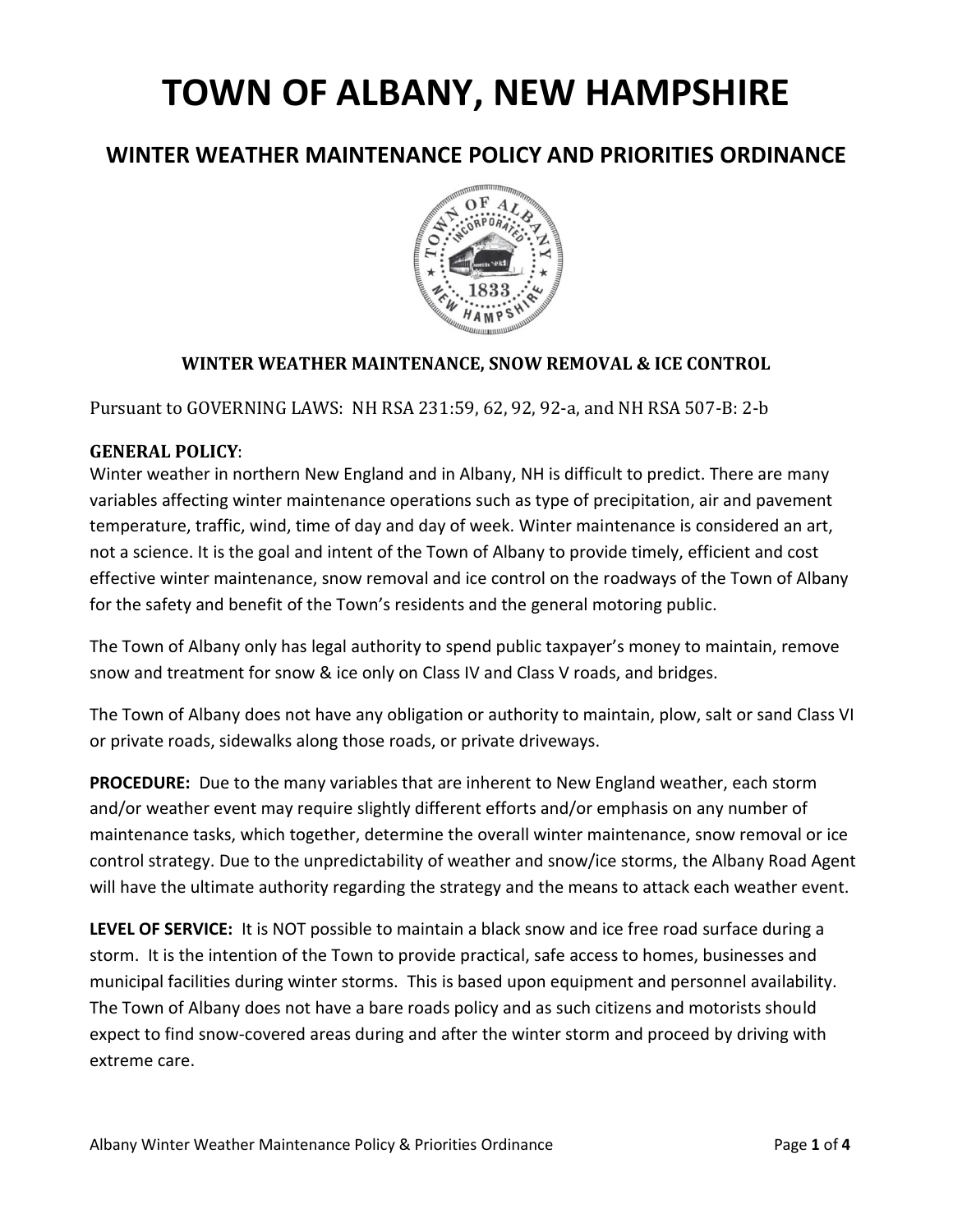It is our policy to start to conduct snow removal operations upon accumulations of three (3) inches of snowfall. The Albany Road Agent may, at his discretion, based upon weather information reports and past experience, elect not to remove snow until greater or lesser accumulations of snow. Snow accumulations greater than three inches may be allowed before plowing operations begin during the overnight hours of 12 midnight and 4 AM. All plow and maintenance routes will be determined and directed by the Albany Road Agent.

Pre-treatment and ice control may be addressed prior to the actual storm beginning and/or during the actual storm as seen effective. It should be noted that salt has a much slower effect on melting snow and ice at temperatures below 20 degrees Fahrenheit, and may not be applied until it is warmer. Dry rock salt needs moisture or water in order to work which makes it temperature effective and sensitive.

Application of a liquid brine mixture (approximately 23.3% rock salt / 76.7% water mixture) for the pretreatment of roads may be applied in predetermined time frames before predicted snow storm events to aid in the effectiveness of deicing operations on Town roads. Salt brine significantly speeds up the effectiveness process.

After the storm has finished, treatment of the roads will begin when the routes have been cleared of snow. Treatment may consist of sand, sand/salt mix, straight salt or a retreatment of brine depending on road conditions or a successive weather event. The Road Agent will determine the most appropriate materials to be used based on current weather, expected weather, time of year, temperature and availability of materials needed.

During storms of long duration, the Road Agent may elect to stop snow removal operations for a rest period. This rest period should occur late at night after the majority of traffic has ceased. This rest period will last as long as the Road Agent deems appropriate due to weather conditions and equipment operator's safety. It will be the responsibility of all maintenance equipment drivers and personnel to be sure and get the needed rest during this period.

During periods of snow fall rates of less than 1 inch per hour the Road Agent may elect to stop snow removal operations. Current weather conditions, weather forecasts, as well as day of the week will be considered before operations will be shut down.

During freezing rain storms the roads will be treated with salt and/or a sand/salt mixture. The roads may not be plowed until the end of the event for safety reasons. There may be several inches of snow, slushy ice accumulation on the roadways during this type of storm. Be mindful that the salt brine or salt slurry works best on the roads if it is not plowed by the wayside too soon.

**MATERIALS:** The Town bases its annual budget for snow removal materials in part on past usage and estimated weather forecasts. The sand is used as an abrasive and is applied to the road to improve traction for motor vehicles. Salt is employed as a deicing and anti-icing agent. Liquid brine mixture for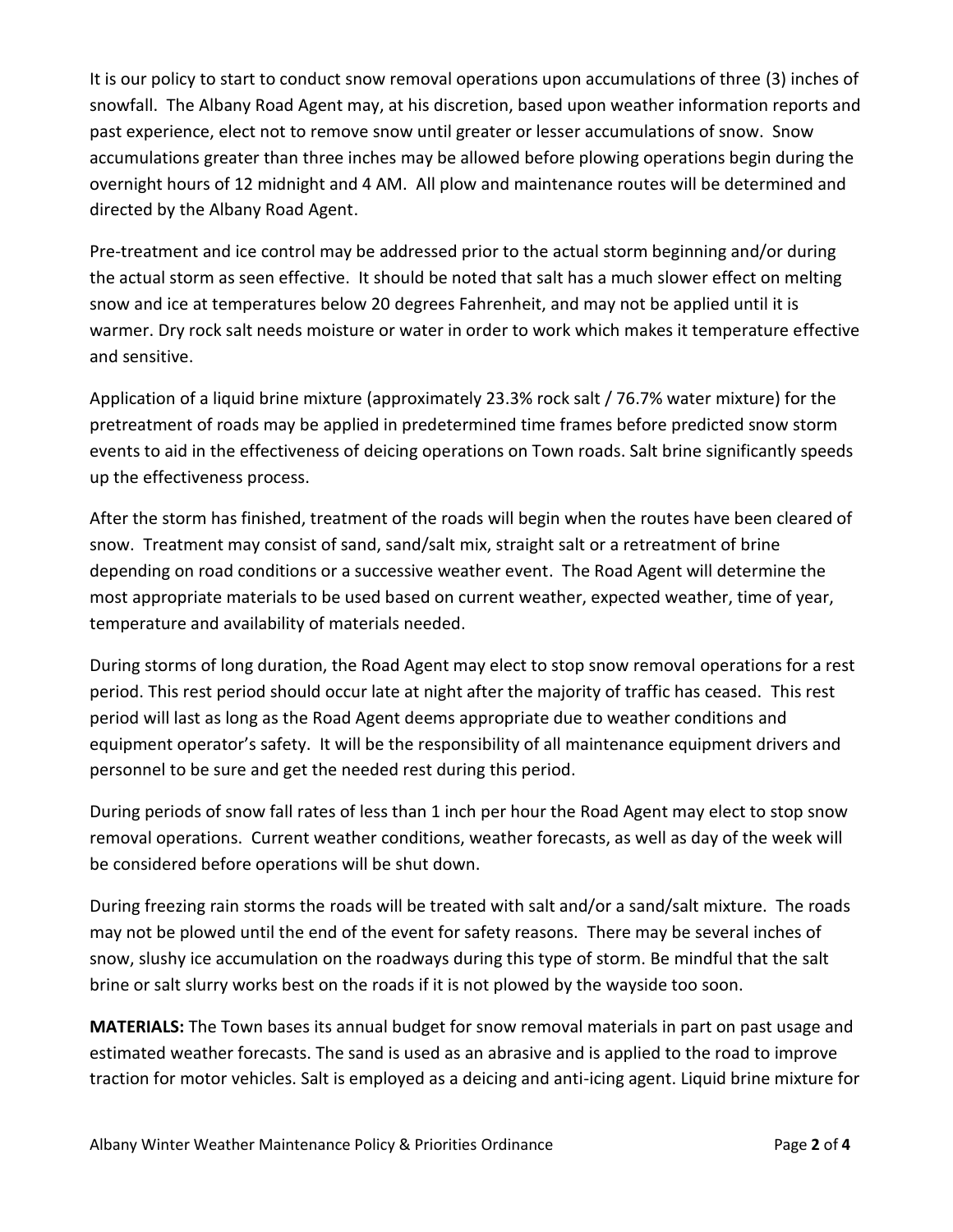the pretreatment of roads may be employed as needed. Highway salt and sand supplies are for use on municipal property only.

**COMMAND:** Direction of all winter maintenance activities, hired contractors and their personnel for the Town of Albany is vested with the Albany Road Agent. Enforcement of this Winter Weather Maintenance Policy is vested with the Board of Selectmen.

**EXECUTION:** The policy outlined above is intended to serve as the normal operating procedures for winter maintenance, snow removal and/or ice control for the Town of Albany. One or more of the following, which may delay or prevent the implementation of this policy, may affect all or any part of this policy:

- o Equipment Breakdown
- o Snow accumulation in excess of 1" per hour
- o Freezing rain or other icing conditions
- o Traffic Congestion
- o Emergencies
- o Personnel Illness
- o Personnel Rest Periods

**RESIDENT ACTIONS & ROADSIDE PARKING:** Residents shall not park or place objects within the Town Right of Way during the winter season (November 1 to April 1). Blowing, drifting and accumulated snow make it difficult to see and avoid obstacles. The Town Contractor's snow removal equipment (including the equipment of any of the Town's additional winter contractors) shall make every effort to avoid mail boxes or other private objects. Neither the Town of Albany nor its contractors will be responsible for repair or replacement of any damaged mailboxes or privately owned objects placed or left within the Town's Right of Way.

Residents should address all winter road related concerns and issues during the winter months to the Selectmen's Office at Town Hall at 447-6038.

**NO PARKING ON TOWN ROADS:** From November 1 to April 1 there shall be no parking on roads in the Town of Albany between 7PM to 7AM. Parking fines (\$100 per violation) and towing costs will be the responsibility of the owners of vehicles parked in the road during these times.

**MOTORIST RESPONSIBILITIES:** It is the responsibility of all motorists using the roads in Albany to drive with extreme care and adjust your traveling speeds to the conditions of the roads. These considerations should be followed during snow and ice storms and at all times during the winter months. Beware of black ice from melting and then freezing snow and ice at all times.

Albany Winter Weather Maintenance Policy & Priorities Ordinance Page **3** of **4 WIDENING & PUSHING SNOW BANKS BACK:** The Albany Road Agent and hired contractors are responsible for plowing the Town roads. During the winter season snow banks will accumulate on roadsides. Every effort will be made to push banks back during or soon after the storm events as appropriate equipment is available. This action may result in snow from the roadway being